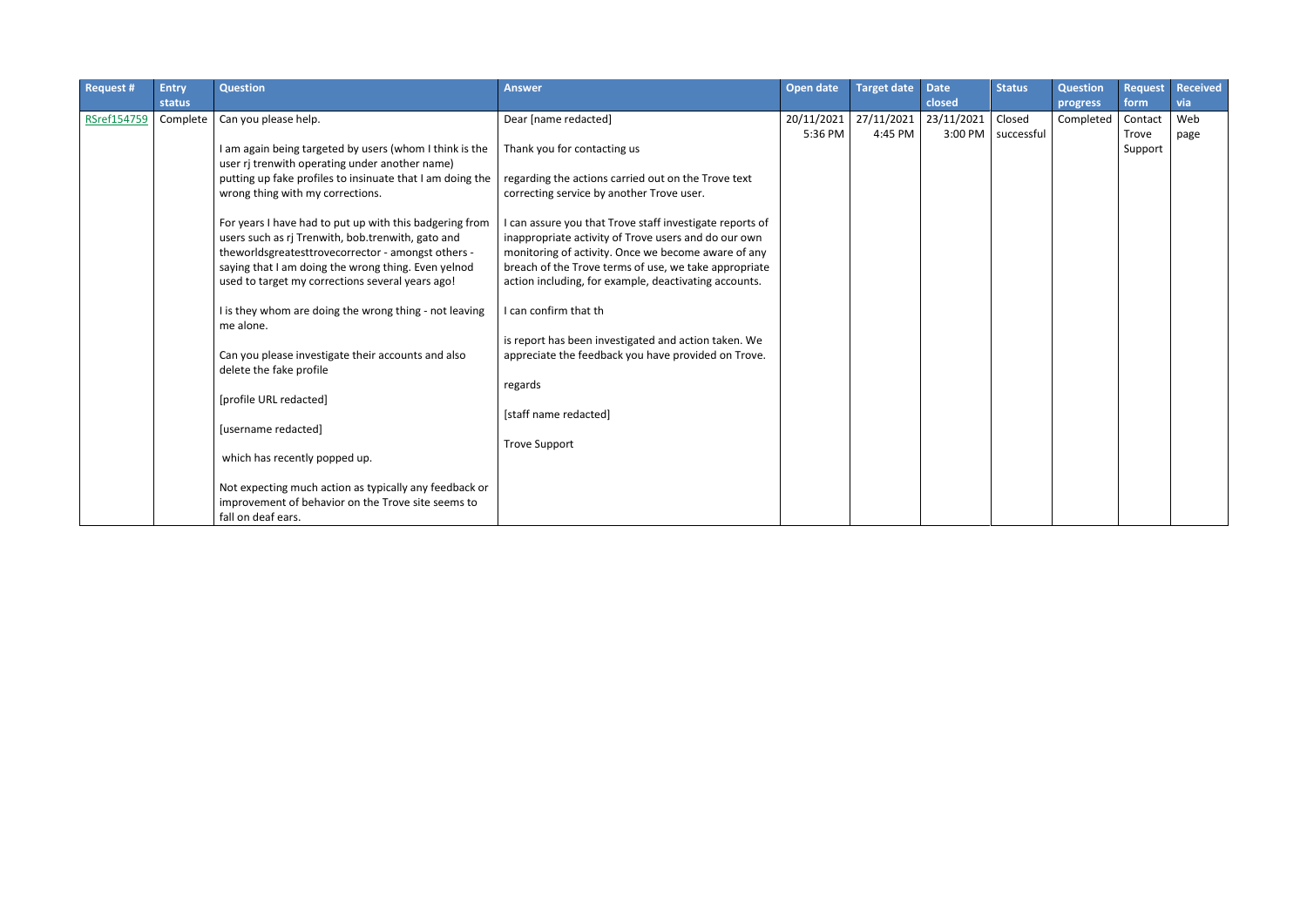| RSref154849 | Complete | I am concerned at the intimidating message which the                                                         | Dear [name redacted]                                | 11/12/2021 | 18/12/2021 | 24/12/2021 | Closed                | Completed | Contact | Web  |
|-------------|----------|--------------------------------------------------------------------------------------------------------------|-----------------------------------------------------|------------|------------|------------|-----------------------|-----------|---------|------|
|             |          | user r.j.trenwith is now showing on his biography.                                                           |                                                     | 9:16 AM    | 9:30 AM    |            | 12:12 PM   successful |           | Trove   | page |
|             |          |                                                                                                              |                                                     |            |            |            |                       |           | Support |      |
|             |          |                                                                                                              |                                                     |            |            |            |                       |           |         |      |
|             |          |                                                                                                              | Thank you for contacting us regarding the actions   |            |            |            |                       |           |         |      |
|             |          | Has recently published this line - Conservative climate                                                      | carried out on the Trove text correcting service by |            |            |            |                       |           |         |      |
|             |          | change deniers, anti-vaxxers and racists should be                                                           | another Trove user.                                 |            |            |            |                       |           |         |      |
|             |          | forcibly expatriated.                                                                                        |                                                     |            |            |            |                       |           |         |      |
|             |          |                                                                                                              | I can confirm that this report was investigated and |            |            |            |                       |           |         |      |
|             |          |                                                                                                              | appropriate action taken.                           |            |            |            |                       |           |         |      |
|             |          |                                                                                                              |                                                     |            |            |            |                       |           |         |      |
|             |          | This kind of language being published on a website                                                           |                                                     |            |            |            |                       |           |         |      |
|             |          | belonging to a Commonwealth government body has                                                              |                                                     |            |            |            |                       |           |         |      |
|             |          | the potential for great harm to other members of the                                                         | Regards                                             |            |            |            |                       |           |         |      |
|             |          | community if it is to remain tolerated.                                                                      |                                                     |            |            |            |                       |           |         |      |
|             |          |                                                                                                              | [staff name redacted]                               |            |            |            |                       |           |         |      |
|             |          |                                                                                                              |                                                     |            |            |            |                       |           |         |      |
|             |          |                                                                                                              | <b>Trove Support</b>                                |            |            |            |                       |           |         |      |
|             |          | Messages like this go against the Trove terms of use,                                                        |                                                     |            |            |            |                       |           |         |      |
|             |          | particularly sections 4.4 b) and 4.4 d)                                                                      |                                                     |            |            |            |                       |           |         |      |
|             |          |                                                                                                              |                                                     |            |            |            |                       |           |         |      |
|             |          |                                                                                                              |                                                     |            |            |            |                       |           |         |      |
|             |          |                                                                                                              |                                                     |            |            |            |                       |           |         |      |
|             |          | Whilst some people may not agree with the stance of                                                          |                                                     |            |            |            |                       |           |         |      |
|             |          | views on climate change, and vaccinations, the                                                               |                                                     |            |            |            |                       |           |         |      |
|             |          | message delivered here reminds one of previous                                                               |                                                     |            |            |            |                       |           |         |      |
|             |          | periods of history, such as forced expatriation of Jews<br>and gypsies by Fascist Germany, the Soviet Union, |                                                     |            |            |            |                       |           |         |      |
|             |          | former member states of Yugoslavia in the 1990's and                                                         |                                                     |            |            |            |                       |           |         |      |
|             |          | even the exodus of the Jews from Egypt.                                                                      |                                                     |            |            |            |                       |           |         |      |
|             |          |                                                                                                              |                                                     |            |            |            |                       |           |         |      |
|             |          |                                                                                                              |                                                     |            |            |            |                       |           |         |      |
|             |          |                                                                                                              |                                                     |            |            |            |                       |           |         |      |
|             |          | I am concerned with the potential that if messages of                                                        |                                                     |            |            |            |                       |           |         |      |
|             |          | this type are allowed to remain, what other kinds of                                                         |                                                     |            |            |            |                       |           |         |      |
|             |          | adverse commentary is going to be viewed and remain                                                          |                                                     |            |            |            |                       |           |         |      |
|             |          | visible for some time - particularly with the impending                                                      |                                                     |            |            |            |                       |           |         |      |
|             |          | shutdown of Trove back office functions over the                                                             |                                                     |            |            |            |                       |           |         |      |
|             |          | Christmas-New Year break. We have seen the                                                                   |                                                     |            |            |            |                       |           |         |      |
|             |          | experience and issues participated in by this user -                                                         |                                                     |            |            |            |                       |           |         |      |
|             |          | under other usernames - caused in the past when he                                                           |                                                     |            |            |            |                       |           |         |      |
|             |          | has taken advantage of the absence of trove team                                                             |                                                     |            |            |            |                       |           |         |      |
|             |          | members over this period.                                                                                    |                                                     |            |            |            |                       |           |         |      |
|             |          |                                                                                                              |                                                     |            |            |            |                       |           |         |      |
|             |          |                                                                                                              |                                                     |            |            |            |                       |           |         |      |
|             |          |                                                                                                              |                                                     |            |            |            |                       |           |         |      |
|             |          | It appears that this user is moving his hatred of other                                                      |                                                     |            |            |            |                       |           |         |      |
|             |          | with contrary views from obscure websites to a more                                                          |                                                     |            |            |            |                       |           |         |      |
|             |          | mainstream platform such as Trove.                                                                           |                                                     |            |            |            |                       |           |         |      |
|             |          |                                                                                                              |                                                     |            |            |            |                       |           |         |      |
|             |          |                                                                                                              |                                                     |            |            |            |                       |           |         |      |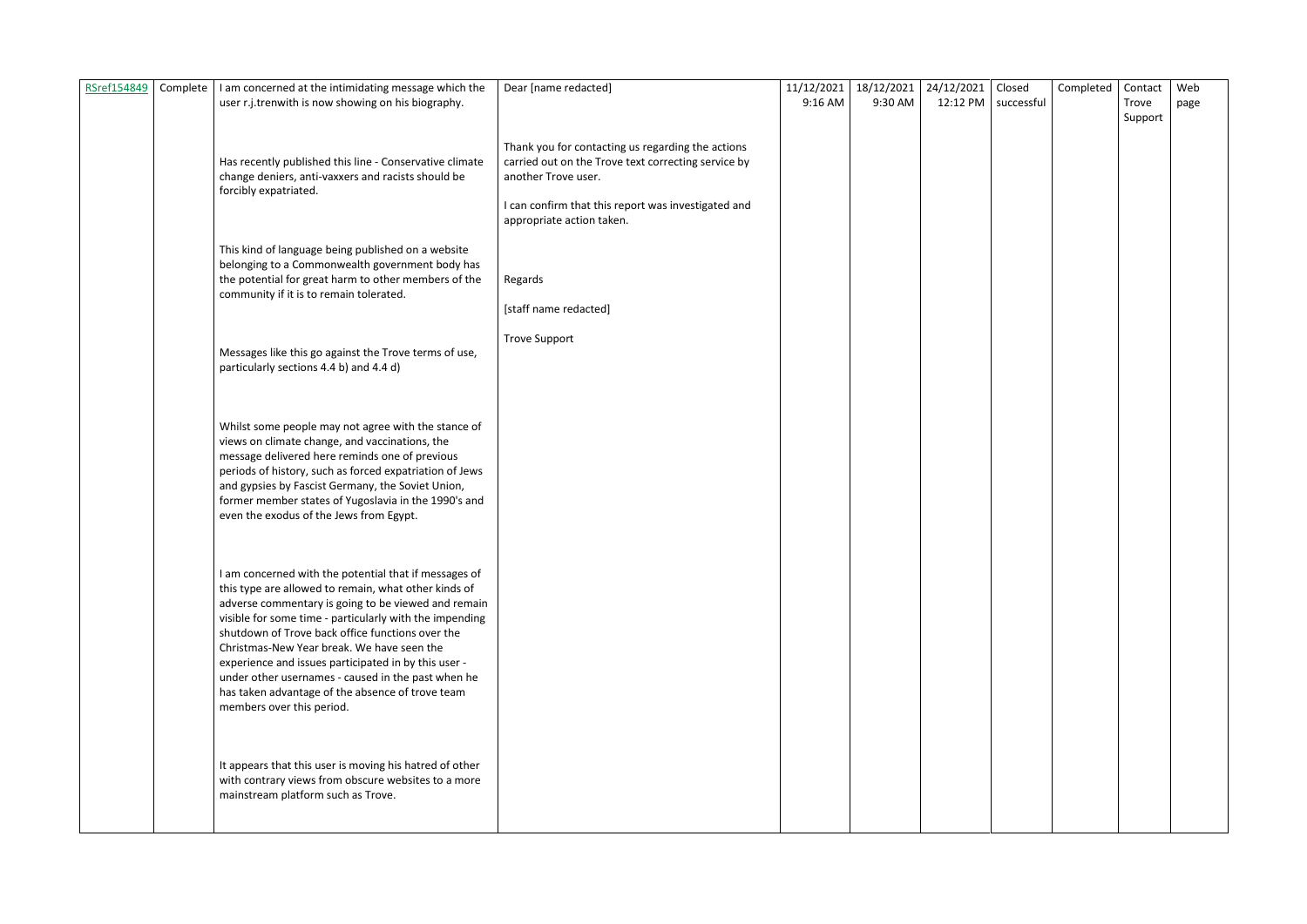|             |          | A quick Google search shows this username come up<br>on various forums (under the username Bob.Trenwith)<br>espousing a hatred of climate change deniers. I note<br>also in my search yesterday that there are details of<br>this user being on a last warning with Trove due to<br>previous issues. |                                                                                                                                                                                                                                                                                                                                                                 |                       |                       |            |                                       |           |                             |             |
|-------------|----------|------------------------------------------------------------------------------------------------------------------------------------------------------------------------------------------------------------------------------------------------------------------------------------------------------|-----------------------------------------------------------------------------------------------------------------------------------------------------------------------------------------------------------------------------------------------------------------------------------------------------------------------------------------------------------------|-----------------------|-----------------------|------------|---------------------------------------|-----------|-----------------------------|-------------|
|             |          | Perhaps it is time to review so that this kind of hateful<br>messaging on Trove can be avoided and any political<br>messaging can be removed to ensure Trove retains its<br>position as a valuable research tool free of malicious<br>opinions and content.                                          |                                                                                                                                                                                                                                                                                                                                                                 |                       |                       |            |                                       |           |                             |             |
| RSref155120 | Complete | the message "YELNOD is a cheat" on the biography<br>page of someone called r.j. trenwith is inappropriate.<br>what can be done to remove this provocative<br>message?                                                                                                                                | Dear [name redacted]<br>Thank you for contacting us<br>regarding the comments of another Trove user.<br>Trove staff will investigate this and if we identify a<br>breach of the Trove terms of use we will take<br>appropriate action.<br>We appreciate the feedback you have provided on<br>Trove.<br>regards<br>[staff name redacted]<br><b>Trove Support</b> | 14/12/2021<br>8:20 AM | 20/12/2021<br>4:00 PM | 16/12/2021 | Closed<br>12:10 PM $\vert$ successful | Completed | Contact<br>Trove<br>Support | Web<br>page |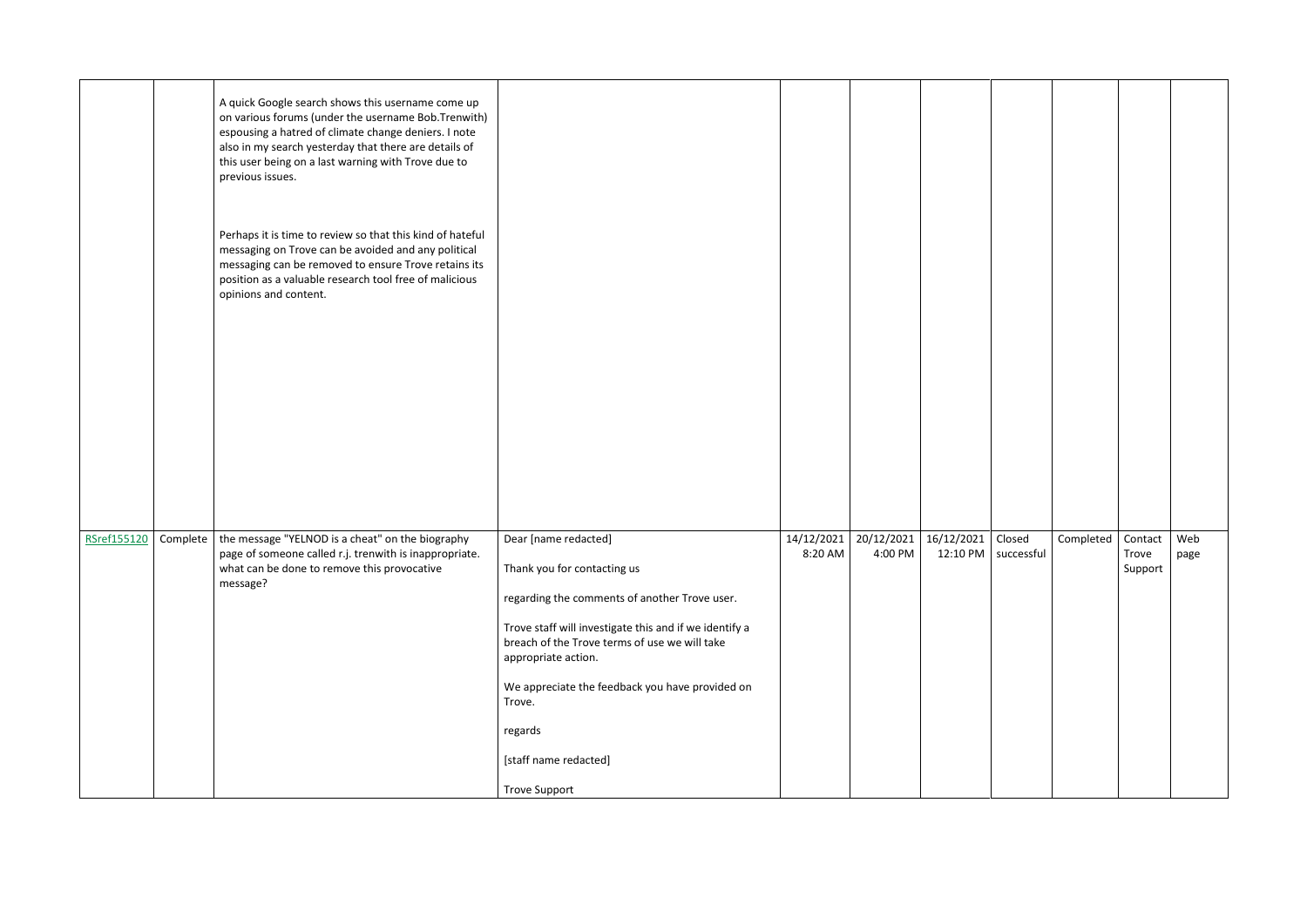| RSref155142 | Complete   Behaviour in contradiction of the Trove Terms of Use. | Previous answer                                                                                                 | 18/12/2021 | 25/12/2021 | 21/12/2021 | Closed               | Completed | Contact | Phone |
|-------------|------------------------------------------------------------------|-----------------------------------------------------------------------------------------------------------------|------------|------------|------------|----------------------|-----------|---------|-------|
|             |                                                                  |                                                                                                                 | 9:21 PM    | 4:00 PM    |            | 9:26 AM   successful |           | Trove   |       |
|             |                                                                  | Dear Trove user R.J.Trenwith,                                                                                   |            |            |            |                      |           | Support |       |
|             |                                                                  |                                                                                                                 |            |            |            |                      |           |         |       |
|             |                                                                  | Trove Management has received reports of actions<br>carried out on the Trove website attributed to the          |            |            |            |                      |           |         |       |
|             |                                                                  |                                                                                                                 |            |            |            |                      |           |         |       |
|             |                                                                  | username R.J.Trenwith that have contravened the                                                                 |            |            |            |                      |           |         |       |
|             |                                                                  | Trove Terms of use. On investigation, Trove staff have<br>determined that these actions are in contravention of |            |            |            |                      |           |         |       |
|             |                                                                  | the Terms.                                                                                                      |            |            |            |                      |           |         |       |
|             |                                                                  |                                                                                                                 |            |            |            |                      |           |         |       |
|             |                                                                  | The actions in question are the statements made in                                                              |            |            |            |                      |           |         |       |
|             |                                                                  | your biography.                                                                                                 |            |            |            |                      |           |         |       |
|             |                                                                  |                                                                                                                 |            |            |            |                      |           |         |       |
|             |                                                                  | The Terms of Use for the Trove service require that                                                             |            |            |            |                      |           |         |       |
|             |                                                                  |                                                                                                                 |            |            |            |                      |           |         |       |
|             |                                                                  | 4.4 You agree, in using Trove, not to:                                                                          |            |            |            |                      |           |         |       |
|             |                                                                  | (b) use Trove in any unlawful, fraudulent, defamatory                                                           |            |            |            |                      |           |         |       |
|             |                                                                  |                                                                                                                 |            |            |            |                      |           |         |       |
|             |                                                                  | or harmful manner, including to post any User Content                                                           |            |            |            |                      |           |         |       |
|             |                                                                  | that is pornographic, obscene, threatening, offensive,<br>invasive of privacy, or which would constitute or     |            |            |            |                      |           |         |       |
|             |                                                                  | encourage a criminal offence, or give rise to liability                                                         |            |            |            |                      |           |         |       |
|             |                                                                  | under, or breach, any law;.                                                                                     |            |            |            |                      |           |         |       |
|             |                                                                  |                                                                                                                 |            |            |            |                      |           |         |       |
|             |                                                                  | (d) use Trove, or post any User Content that interferes                                                         |            |            |            |                      |           |         |       |
|             |                                                                  | with, impacts, harasses or intimidates other users of                                                           |            |            |            |                      |           |         |       |
|             |                                                                  | Trove or members of the public;                                                                                 |            |            |            |                      |           |         |       |
|             |                                                                  |                                                                                                                 |            |            |            |                      |           |         |       |
|             |                                                                  | The Terms of use are available in full here:                                                                    |            |            |            |                      |           |         |       |
|             |                                                                  | https://trove.nla.gov.au/about/policies/terms-use                                                               |            |            |            |                      |           |         |       |
|             |                                                                  | (https://trove.nla.gov.au/about/policies/terms-use)                                                             |            |            |            |                      |           |         |       |
|             |                                                                  |                                                                                                                 |            |            |            |                      |           |         |       |
|             |                                                                  | https://trove.nla.gov.au/about/policies/terms-use                                                               |            |            |            |                      |           |         |       |
|             |                                                                  |                                                                                                                 |            |            |            |                      |           |         |       |
|             |                                                                  | This incident is covered by Trove's Terms of Use, which                                                         |            |            |            |                      |           |         |       |
|             |                                                                  | give us the right to withdraw or suspend the use of                                                             |            |            |            |                      |           |         |       |
|             |                                                                  | Trove by any person who uses Trove in breach of these                                                           |            |            |            |                      |           |         |       |
|             |                                                                  | terms and conditions. This is your final notification.                                                          |            |            |            |                      |           |         |       |
|             |                                                                  | The user account R.J.Trenwith will be revoked. All                                                              |            |            |            |                      |           |         |       |
|             |                                                                  | content you contributed that contravenes the Trove                                                              |            |            |            |                      |           |         |       |
|             |                                                                  | Terms of Use will be removed from Trove; and the                                                                |            |            |            |                      |           |         |       |
|             |                                                                  | associated email address de-activated in Trove.                                                                 |            |            |            |                      |           |         |       |
|             |                                                                  | To contact Trove Management about this matter you                                                               |            |            |            |                      |           |         |       |
|             |                                                                  | can reopen this enquiry.                                                                                        |            |            |            |                      |           |         |       |
|             |                                                                  |                                                                                                                 |            |            |            |                      |           |         |       |
|             |                                                                  | <b>Trove Management</b>                                                                                         |            |            |            |                      |           |         |       |